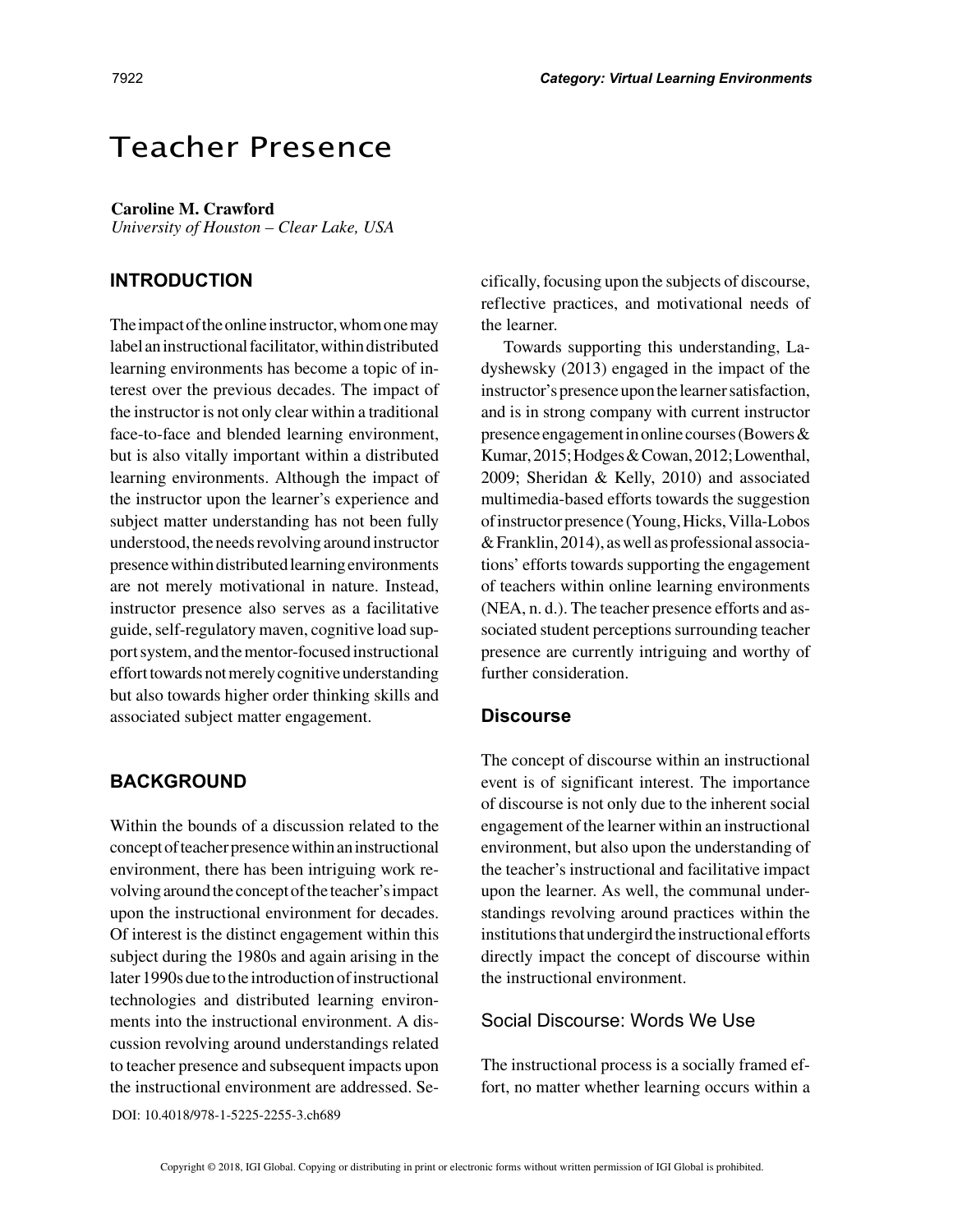V

face to face instructional environment, a blended learning approach, a distributed learning approach or even a mobile instructional environment. The ways that people learn new knowledge and information is framed through a socially mediated environment. For this reason, an introductory discussion that focuses upon the words that are implemented throughout the social discourse effort are vitally important. An initial point of interest is Wittgenstein's (1961) research that engaged in an understanding about the words that people implement within an instructional environment, not only to frame an understanding of the knowledge but also perceptions revolving around the nuanced understandings of the knowledge. The word choices of the instructors, the word choices of the learners and perceptions of understanding as framed through these word choices directly impact the learning environment's social discourse. Word choices reflect one's understanding of the knowledge, as well as the nuanced subject matter understandings. The simplistic shift of the instructor's word choice, from "student" to "learner colleague" or merely "colleague", directly impacts the perception of the learners within the instructional environment. One example is offered by a master's student towards the end of a semesterlong course, when stated "I also appreciate that you view us as colleagues and not just students. Thank You!!" (personal communication, 27 April 2016), suggesting that the labels and terminology articulated by the instructor not only reflects upon the community endeavor and style of engagement but also upon the perception of the instructor's presence within the course environment.

Further, one may consider Vygotsky's (1933/1966, 1935, 1981) work as pertains to the ways that people understand the knowledge within the instructional environment as conceptually framed through social understandings. Ways that instructors and learners talk about the knowledge within an instructional environment is important, just as the socially relevant engagement with the subject matter more fully frames the learner's understandings of the information through knowledge checks and corrections in developing understandings of the information. Following on this thought process is Cherryholmes' (1988) structural understanding of discourse as it is bound by the conception of time and place. Meaning, the instructionally relevant discourse that occurs within a socially relevant and engaged environment is supported by the short-term memory understandings that are bound by the instructor's and collegial learner's efforts. Discourse is inherently framed through a cognitively conceptual engagement within a specific time and place cognitive understanding. The usage of the information learned falls within a specific locale and a specific point in time; as such, understanding this information is also bound by the developmental appropriateness of the learner working with this information, as well as the engagement of the instructor within the social discourse that further frames the learner's understanding of the information. Of interest is the shift from social discourse towards patterns of behavior, distinctly framed within the practices of the instructional institutions; although each is directly relevant and supports the other, these are distinctly separate events and practices.

# Patterns of Behavior and Practices of Institutions

The language of the instructional environment and the language choices of the instructor directly impact the learner within any type of instructional environment. Not only does the type of discourse occurring reflect differentiated patterns of behavior directly related to the subject matter understanding within the field. However, the instructor's discourse style and discourse engagement with the learners may directly impact the learner's understanding of the subject matter as well as the learner's success associated with knowledge attainment and holistic engagement with the subject matter (Smith & Zantiotis, 1988). The terms implemented by the instructor, the ways through which the chosen texts represent the information and even the multimedia products